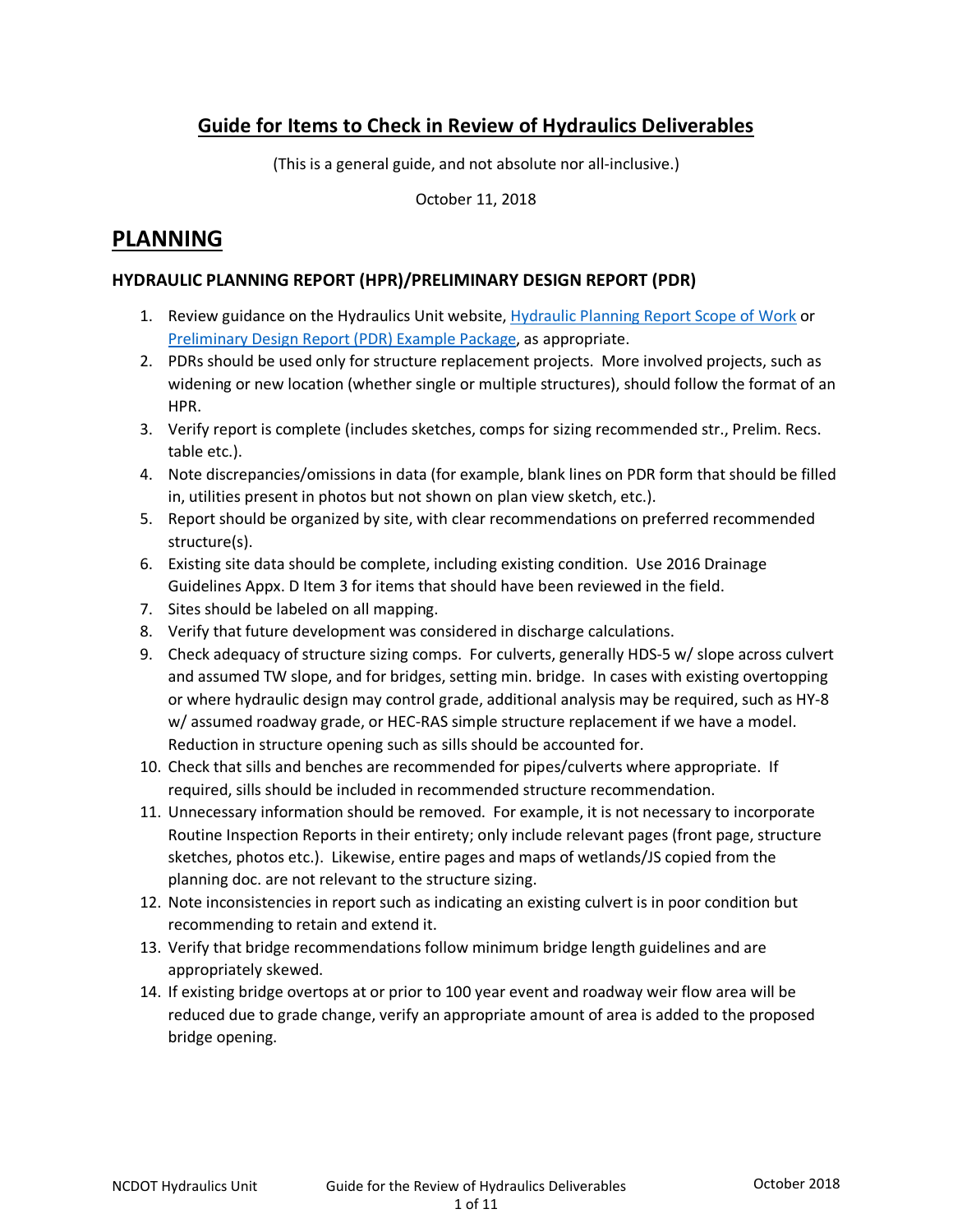# DESIGN

#### DRAINAGE PLANS

Plans should be given a cursory review immediately upon receipt to ensure that the appropriate level of detail, comps etc. are included. Plans that are significantly lacking items needed for review, or that contain a significant number of basic errors, should be returned as "Incomplete – Returned without Review" with a list of deficiencies and a reminder of the expectation of adequate QA/QC prior to submittal.

Review Pre-design Meeting minutes to ensure design conforms to agreed-upon design assumptions and approach.

#### Existing Drainage Patterns

Existing drainage patterns should be complete and be sufficiently marked to clearly document existing conditions, not only for review but as a record of pre-project conditions. Existing drainage patterns (including contours) should extend beyond project site limits to give a clear picture of where drainage comes from and where it goes.

- 1. Verify if adequate existing drainage patterns are shown and that existing head and tail ditches and channels have appropriate descriptions to convey existing conditions. Proposed design should maintain existing drainage patterns wherever possible.
- 2. Check for project photos with locations and direction identified.
- 3. Spot check proposed top and inverts for agreement with storm drain output.
- 4. Look for drainage diversions.
- 5. Note any inconsistencies, questionable areas.
- 6. Check to see if pre and post analyses have been completed for potential problem outlets (existing outlets that will receive a significant amount of additional impervious area such as a new interchange, urban areas etc.). In the pre and post analysis check to see if all supporting documents are provided and assumptions documented. Review for completeness and if they are correct.
- 7. Check to ensure drainage area boundaries are shown for all drainage areas including large areas that continue off of plan sheets.
- 8. Check to ensure items identified on Items to [Include on Red Line Drainage Plans](https://connect.ncdot.gov/resources/hydro/Hydraulics%20Memos%20Guidelines/Items_to_Include_on_Redline_Drainage_Plans.pdf) are adequately shown.

#### Plans/Drafting

Spot-check that appropriate notes/labels are shown, and that appropriate stds./min. sizes are used.

- 1. Verify max slopes shown on typical cross sections. (In general east of I-95 and in Sandhills 3:1 max. if Geotechnical recommendations aren't available.)
- 2. Review drafted pipe lengths along cut and fill slopes to see if they appear long enough or too long.
- 3. Verify that adequate R/W, PDE and TDE are shown. At minimum the flow line of a proposed lateral or cut ditch should be contained in R/W or PDE. TDE is usually sufficient for existing head/tail ditch work. For pipe installation or ditch construction generally 20' on one side of the drainage feature and 10' on the other of TDE is sufficient. As always TDE limits should be verified with the Division. Drainage structures (CBs, DIs, MHs…) that are needed to ensure the safety of the traveling public that may need future maintenance should be contained in R/W or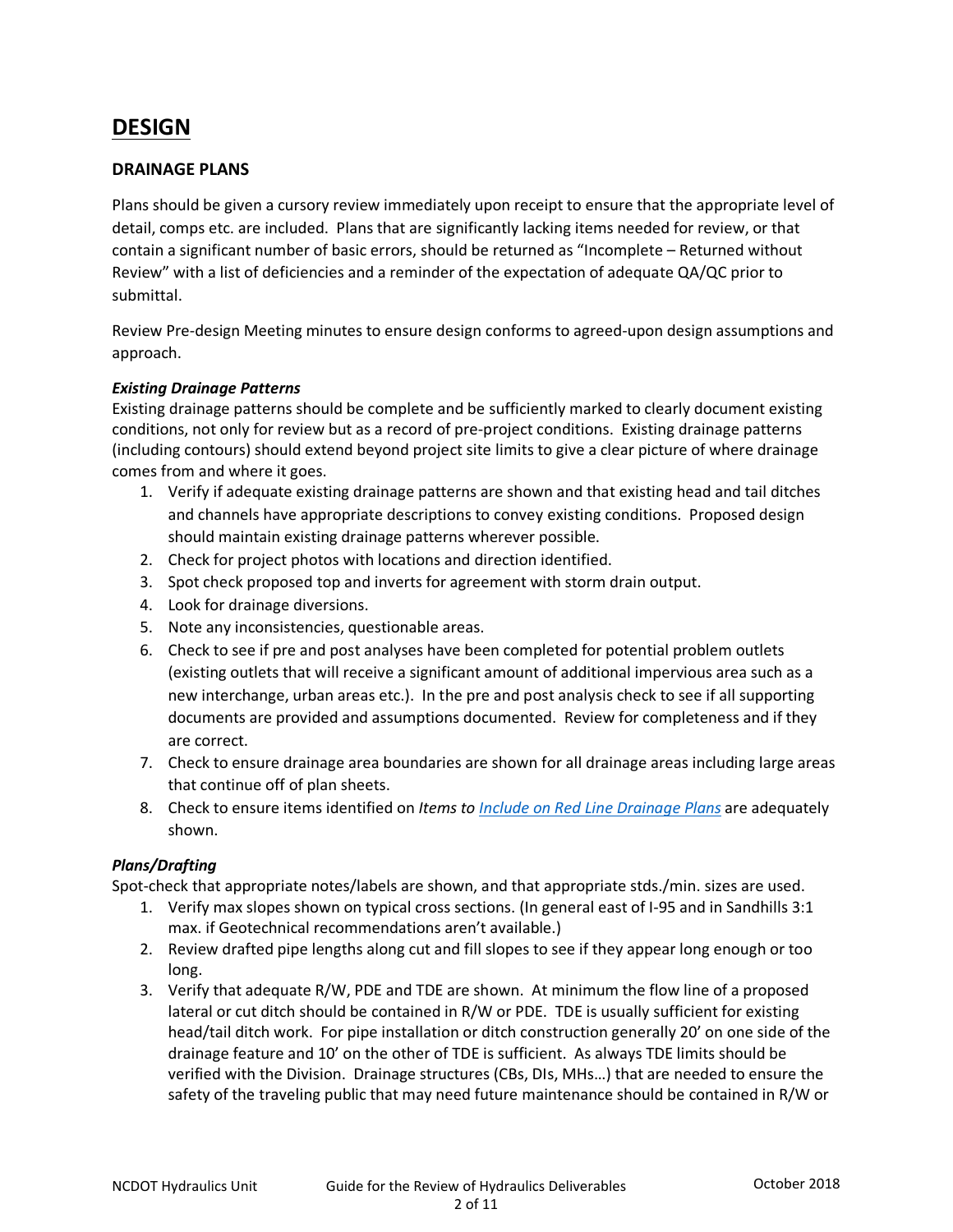PDE. (Note: rip rap at pipe outlets is not necessarily shown to scale, unless in a jurisdictional feature, but easement should allow adequate room for construction.) Make sure easements are not going through buildings that are not anticipated to be taken by the project.

- 4. 36" pipes and larger should have a HW (unless equalizer pipes).
- 5. Outlet protection for pipes 36" and larger should use nothing smaller than Class I rip rap.
- 6. Min. cross pipe size should be 18" RCP.
- 7. Adjacent drainage, even if just outside of project limits, should be evaluated for adequacy.
- 8. Items (pipes, ditches, drainage structures) that appear on multiple sheets should be labeled on each sheet.
- 9. Verify design decisions (unusual situations or issues not readily apparent) are documented (brief description) on redlines.
- 10. Check slope stake lines for smooth transitions between cut and fill sections.
- 11. Spot check that rip rap is drawn to scale in jurisdictional areas (wetlands and JS).
- 12. Spot check that pipes (cross pipes or system pipes) have adequate cover.
- 13. For pipes in JS, verify that correct pipe burial amount is called for and is noted on plans.
- 14. Once final drainage is approved, ensure that PDF of redlines is delivered and tagged on Sharepoint as final (and project paperwork is completed).

#### Systems

Verify that system layout is logical, and is designed for ease of construction and maintenance.

- 1. For C&G, review box placement and pipe location. In general, keep pipes under C&G. Do not deflect pipes to keep pipe under C&G; add CBs to facilitate when possible (even on high side of super).
- 2. Drainage system pipes crossing the roadway at a heavy skew (less than 45 deg. acute angle) should be avoided, with a 90 degree skew preferred where possible.
- 3. Check to ensure that appropriate boxes are used (for example, Type A 2GI if 24" or greater is entering the narrow side of the box, TB box if within 4' of the travel lane, etc).
- 4. Check bypass at intersections, at the ends of medians/raised islands/shoulder berm gutter, and super rollovers. Max. bypass should be 0.1 cfs from a four (4) inch per hour rainfall intensity.
- 5. Check sag and crest locations at superelevation roll overs. Avoid having 0.02 or less cross-slope at sags or crest as this creates a flat roadway where water can collect and potentially produce hydroplaning conditions.
- 6. Systems released to natural ground (no defined outlet channel) should include outlet stability comps to ensure stability beyond the rip rap pad, particularly those released on steep slopes or highly erodible soils/ground cover.
- 7. Check for sags without relief and ensure that appropriate 25yr or 50yr pipe system design is made per table 10.1 in the 2016 Drainage Guidelines.
- 8. Scan plans to ensure that appropriate types of pipe material are used per the NCDOT Pipe Material Selection guide (2016 Drainage Guidelines Appx. H Item 1) and the appropriate metal pipe type (CSP or CAAP) is used.
- 9. Verify shoulder berm gutter (SBG) is called for where warranted (typically required where two or more lanes are draining towards the fill slope and the fill height is > 10 feet).

#### **Ditches**

1. Spot check ditch station on details and profiles for agreement with drafted locations. Look for gaps. All details should have respective alignments. Station ranges should not jump alignments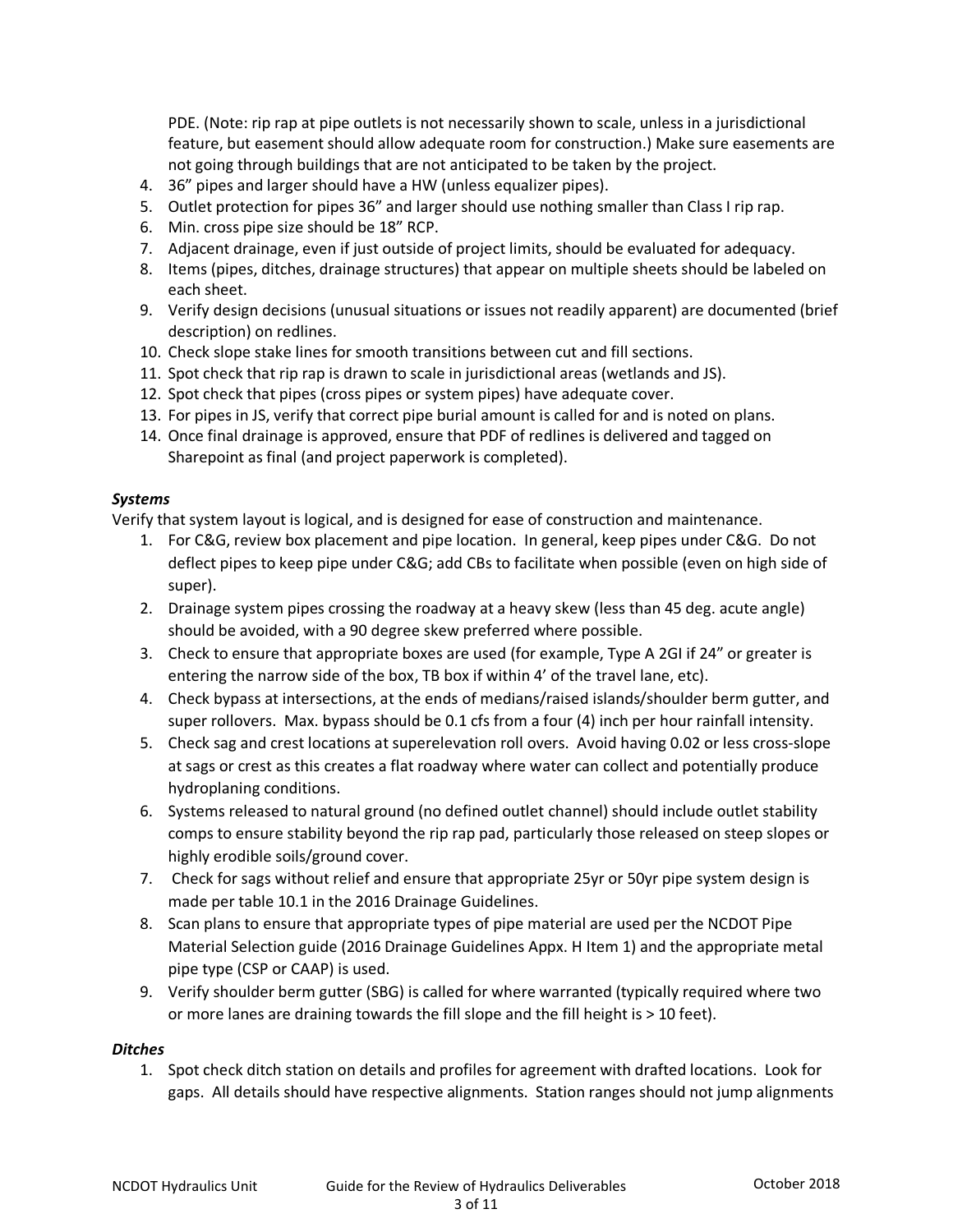(e.g. L Sta. 25+00 to Y1 Sta. 12+00 Rt. should be broken at an equality station). Add new station range if needed.

- 2. Check that proposed ditches replacing existing ditches are at a similar elevation (where appropriate) and have equal or greater capacity than the existing ditch.
- 3. Spot check ditch data blocks for flow depth versus min. d shown on details.
- 4. Check V10 for ditches discharging wetlands; should be less than 2 fps.
- 5. Spot check pipe outlet inverts that outlet to a proposed ditch to verify that elevations agree.
- 6. Excessively-deep ditches should be questioned whether better alternatives exist, particularly if taking a significant portion of residences' front yards, or other areas that would negatively impact the adjacent property, or require additional easement.
- 7. Ditches behind C&G should be avoided unless absolutely necessary.
- 8. Spot check ditches for appropriate Manning's n and c values, and ensure that all variables are reported on ditch comps. Scan velocities and shear stress to see if appropriate lining is recommended and ditch is stable.
- 9. Ditches should be fully drafted on plan sheets and cross sections. Ditch grades should appear on roadway profiles (with the exception of head/tail ditches not running parallel to alignment).

# Wetlands/JS

- 1. In buffered locations check to see that BZ lines are shown (and drawn correctly). BZ1 (30') and BZ2 (20') and correct offsets are maintained through bends/acute angles, and following the TB, or in CAMA counties the High Water Line (HWL) or Normal Water Line (NWL). For CAMA BZ lines, the HWL or NWL will be determined by a DCM representative. Arcing around the ends of culverts and drafted through the existing transportation facility (only impacts outside of the existing transportation facility will be counted and hatched on permit drawings).
- 2. Verify adequate ditch length is provided prior to entering buffers. Question whether system outlet can be shifted to provide greater length if needed.
- 3. Verify equalizer pipes are used where needed. Pipes should not be buried in wetlands.
- 4. Verify pipe burial depths are in conformance with table (Appendix H, Item 4).

# **Structures**

- 1. Check bridge spread. Review provided calculations for long bridges that use deck drains. Verify that spacing is correct based on the type of structure: Modified Bulb Tee (MBT), Girder, Cored Slab (CS), Box Beam (BB). (min. distance from end of bridge or interior bents).
	- a. Avoid deck drains over open water or environmentally sensitive areas where practical. If direct discharge is proposed, verify written approval from the State Hydraulics Engineer per the NCDOT "Guidelines for Drainage Studies and Hydraulic Design", the Post-Construction Stormwater Program (PCSP), and the Stormwater Best Management Practices (BMP) Toolbox.
	- b. If grade separation then no deck drains over railroad R/W, sidewalks, or travel lanes (verify if road under bridge will ever be widened and check for deck drain conflicts).
	- c. If deck drains are proposed, ensure proper energy dissipation and conveyance is provided for at discharge locations.
	- d. If crest is on the bridge, check spread at 10 ft. increments up to 50 ft. away from either side of the crest to see if spread is an issue.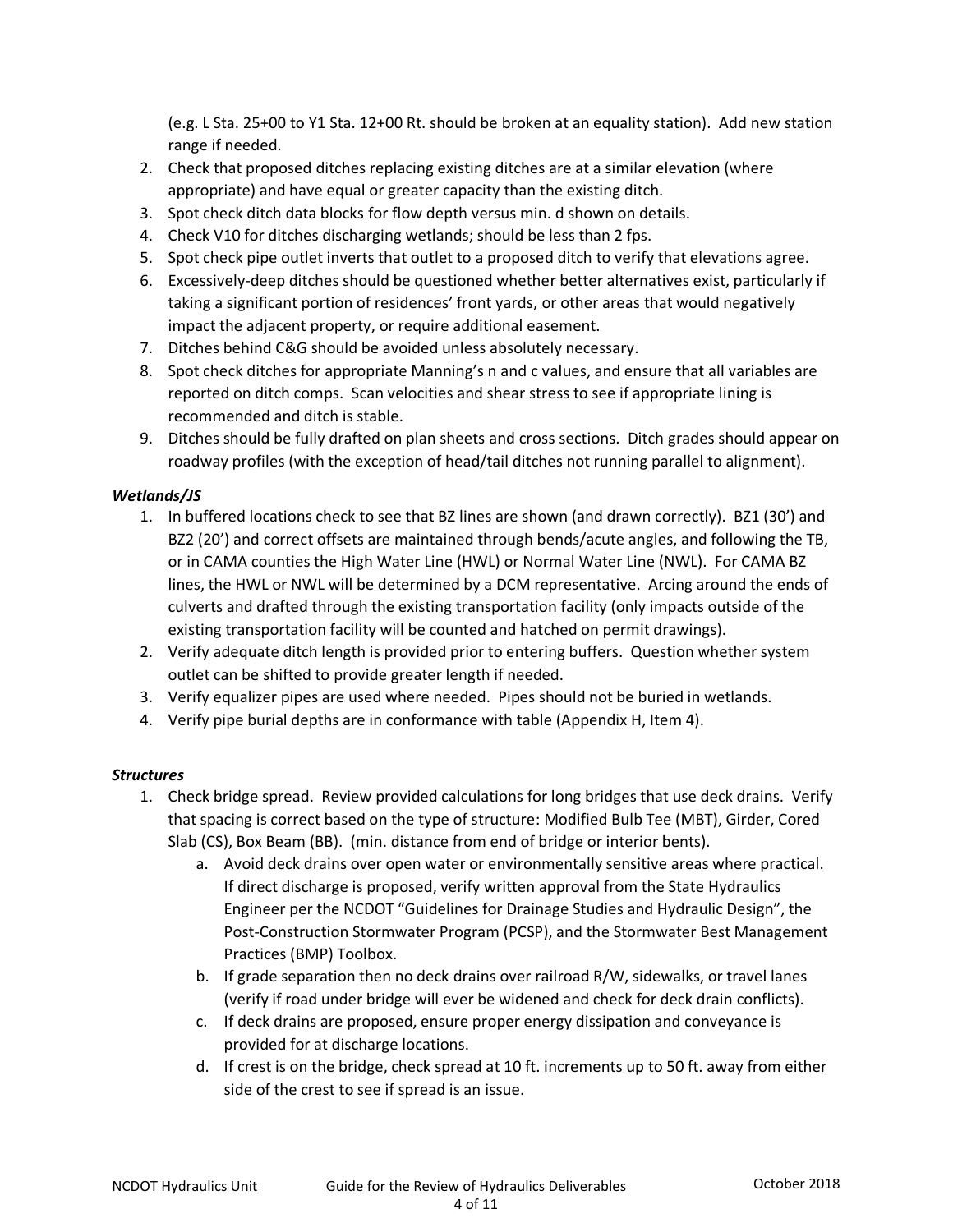- e. Verify correct type and size of deck drain is used (rectangular slots for cored slab/box beam, circular for girder bridges).
- f. Collection (closed) systems on bridges should be avoided if at all possible.
- 2. Verify drainage structures will not be placed in approach slab.

### CROSS SECTIONS

- 1. Review cross sections and plans to identify areas where water may flow along or be concentrated against the fill slope and potentially cause erosion issues. (Recommend ditching or toe protection.)
- 2. Spot check cross sections for agreement with the plotted back slopes and flow lines of the proposed ditches and the proposed fill slopes.
- 3. Spot check drafted side slopes for agreement with respective ditch details.

#### INLET COMPS

- 1. Check spread values versus max. allowable spread. If raised median is used, ensure spread does not exceed 3' in the travel lane.
- 2. Spot check inlets for appropriate bypass assignment.
- 3. Check sag locations and make sure greatest spread is reported in the remarks column on the Geopak output. Either from the left or right or total when checked at a min. 0.003 ft/ft grade.
- 4. Spot check DA boundary area (rough calculation L x W) and compare to DA shown on inlet comps. If discrepancies are found, check additional locations and comment that all need to be verified.
- 5. Spot check c values to determine if future development was considered and if c values are justified.
- 6. Depth of flow at DIs should be reported in the remarks column on the Geopak Output.

# STORM DRAIN COMPS

- 1. Check for reasonable Tc. If short system Tc should not be greater than the minimum 10 min. Sometimes inlets with small DA (0.07 ac) the inlet Tc should be set to 5 min. to help reduce artificially high Tc later down the system. Ensure that any Tc other than the minimum 10 min. or 5 min. mentioned above have Tc calculations provided.
- 2. Check to see if standard or close to standard boxes depths are used. If box depths exceed 8', review system to see if a constraint is causing this or if an error was made.
- 3. Check flagged items in the output. Pipe capacity and slopes greater than 10%.
- 4. Check to ensure that all items are filled in on the output and if any are blank that appropriate comments are added to explain why items are missing.
- 5. Avoid use of user supplied discharges. Use correct DA and adjust c-value to achieve desired Q (10yr, 25yr, 50yr…) that was calculated outside of Geopak. (Usually applies to offsite drainage)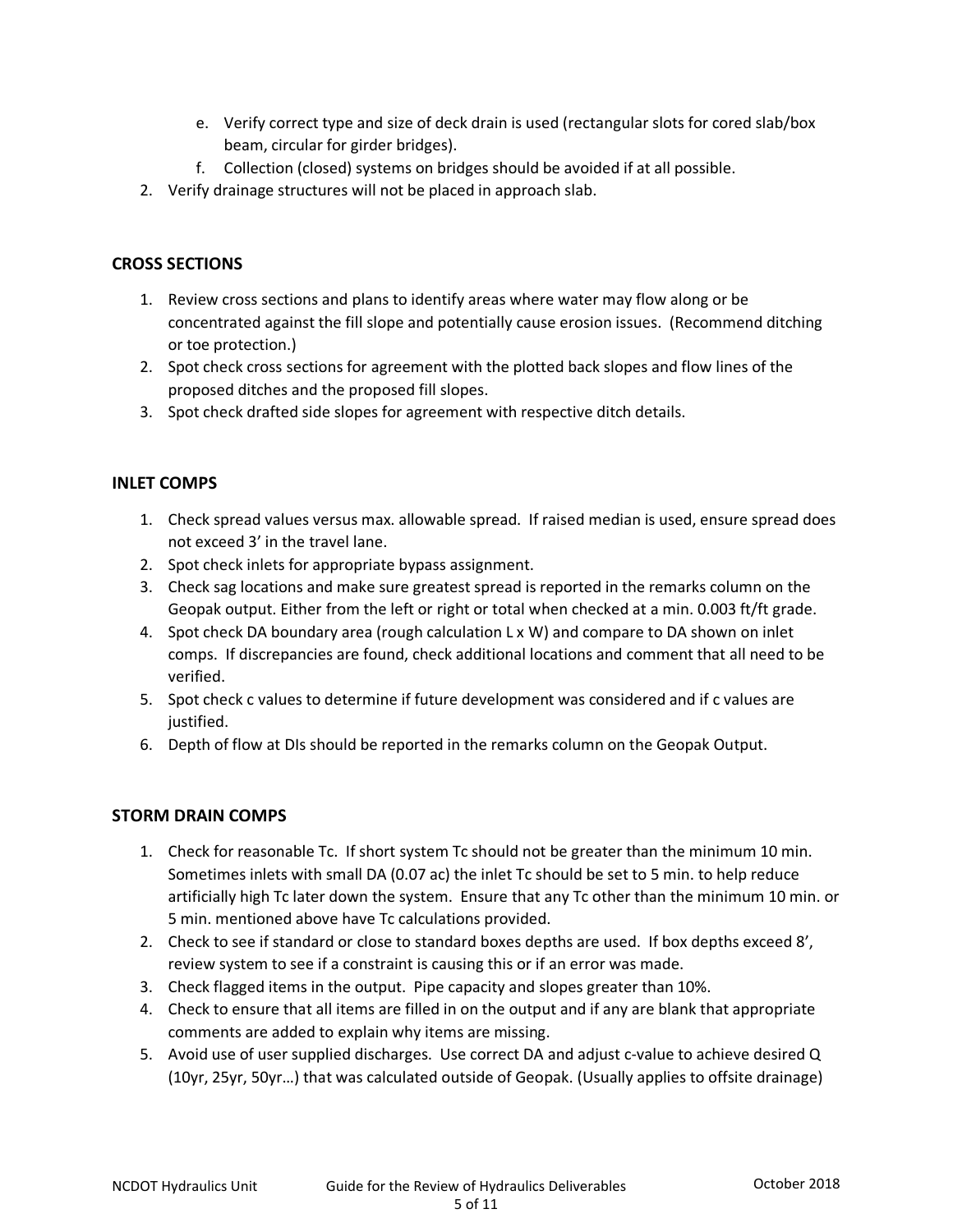- 6. Review HGL to see if min. 0.5' of freeboard has been obtained. The top elevation of the structure may be used as an upper limit if obtaining 0.5' of freeboard is not practical.
- 7. Spot check that designer matched pipe crowns.
- 8. Verify that sealed systems are called for on pipes located in contaminated areas.
- 9. Check that concrete pipes are not used on grades > 10% (unless anchored with a drainage box on the downstream end).

# BMP DESIGN

- 1. Review current version of the BMP tool box to evaluate if acceptable design criteria have been met (applies to all BMP devices).
- 2. If designing infiltration basins, verify that correct soil conductivity rates are used based on geotechnical borings.
- 3. Ensure conveyances designated as 'Swales' are within regular mowing limits for maintenance operations (e.g. not located behind guardrail, not at bottom of steep fill slopes, etc.).
- 4. If designing detention basins (dry or wet) review Seasonal High Water Table (SHWT) and compare to basin bottom to see if entire basin is able to be used for storage or if part of the basin will already be inundated with groundwater.
- 5. If media filters (bio-retention, filtration, or bio-swales) are proposed review SHWT compare to elevation of underdrain outlet. Ensure that design will not drain groundwater.
- 6. If stormwater wetlands are proposed, ensure that the wetland will maintain a minimum water level either through interception of water table or that a constant source of water is available to maintain water in the deep pools even during drought conditions.
- 7. Ensure outlet structure elevations are appropriate:
	- a. Orifices/underdrains
	- b. Top of structure
	- c. Emergency Spillway
- 8. All features requiring grading, including but not limited to special ditches, stormwater BMPs etc., shall have a grading plan including, at minimum, slope stake lines. Inclusion of proposed contours is preferred. For stormwater BMPs with a basin component proposed contours are required. All basins should have a North and South & East and West cross section of the basin.
- 9. Ensure appropriate values for pre/post routing are entered in any modelling.
- 10. Check to ensure that there is sufficient right-of-way (ROW) or permanent drainage easement (PDE) around all BMPs. Recommended minimum of 10 ft. around BMPs.
- 11. Ensure access in the post-construction phase is provided to the BMPs for maintenance equipment. Driveways or access roads may be needed.
- 12. Construction of BMPs should be entirely in cut where feasible. If a portion of proposed BMP embankment is required to be a fill section instead of cut, ensure that the berms/embankments have been designed in accordance with Section 2.3 of the 'NCDOT Stormwater Best Management Practices Toolbox' for structural stability. Consideration should be given to relocating BMPs if embankment failure would result in damage to downgradient structures or property.
- 13. Ensure anti-seep measures are included for outlet pipes through fill sections.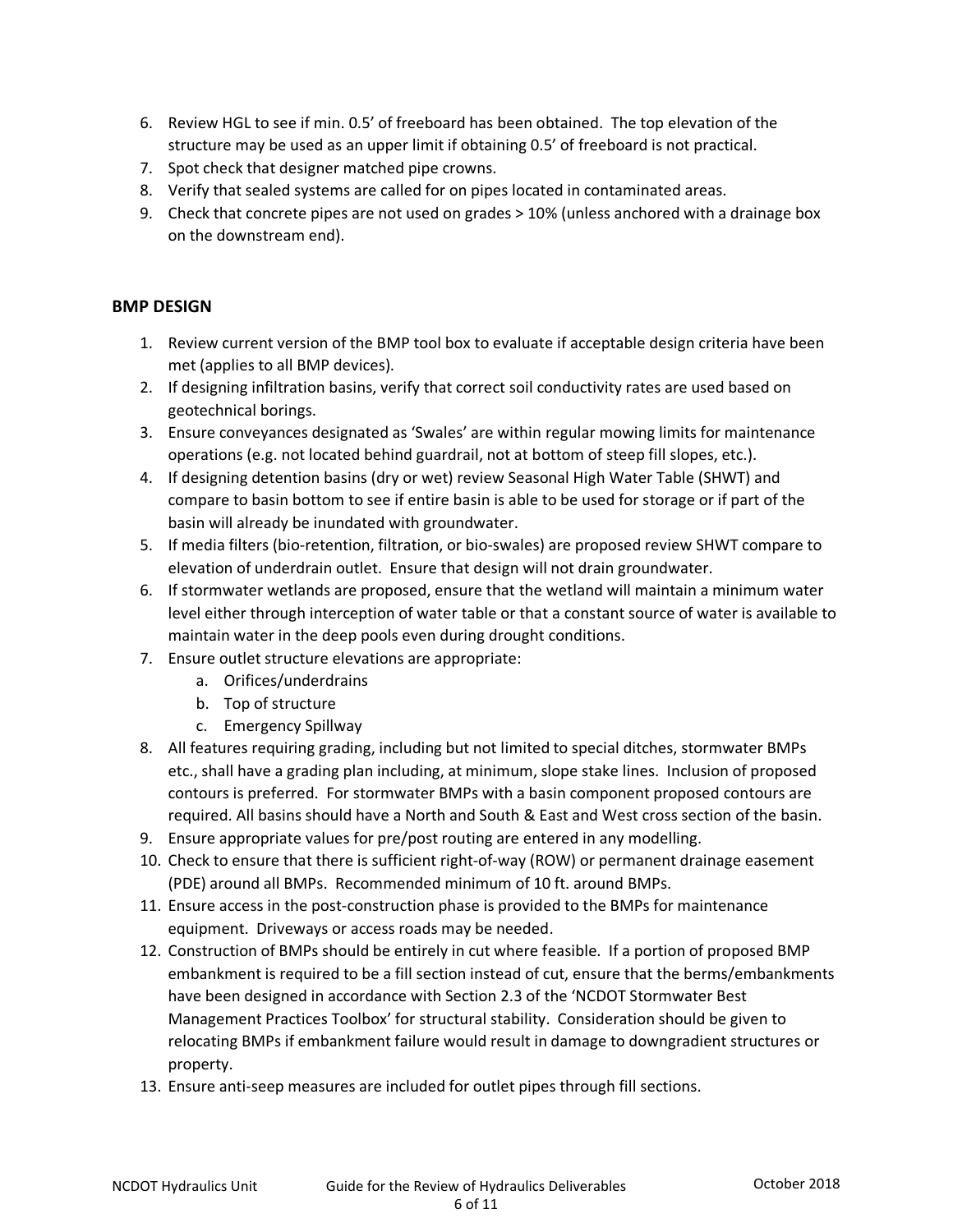# PIPE DATA SHEETS (PDS)

- 1. Verify that information shown on the PDS agrees with information shown on the redline plans and profiles.
- 2. Spot check station locations. In general, stations should be close to location on plans (to nearest foot).
- 3. Check for appropriate pipe material and Manning's n value.
- 4. Check for appropriate hydrologic method based on DA and future land use, especially if headwaters are to be balanced between structures.
- 5. Spot check HW control elevations and overtopping elevations. If overtopping occurs at a lower frequency, check if the discharge should be accounted for elsewhere such as at another crosspipe or ditch, and that adjacent PDSs balance headwater where appropriate.
- 6. In general, check PDS elevations for agreement with other locations on the PDS. Sometimes notes at the bottom of the sheet identify one OT but a different OT is shown in the information to be shown on plans section.
- 7. Check OT freq. with calculations and Qs.
- 8. Spot check TW calculations and determine if correct Ho is used: greater of TW or (dc+D)/2.
- 9. Check that calculated Qs are reflected on the PDS computations.
- 10. Cross-pipe-size drainage areas should have a PDS completed, even if part of a closed drainage system, for at least the pipe under the road, and be designed for the appropriate frequency (25 yr. or 50 yr.). This could consist of an open-end inlet picking up a sizeable D.A. to system outlet, or a system pipe crossing the road that carries significant D.A. contributed from multiple smaller inlets.
- 11. If pipe is in outlet control check outlet control HW/D to see if it is excessive.
- 12. Ensure that any Tc appears appropriate and that any non-standard Tc (10-min minimum) has calculations provided.

# **PROFILES**

- 1. Spot check to verify that Hydraulic Data Blocks are shown on the profiles and that the pipes are plotted at the centerline elevation on the profiles. Also, verify that pipes sizes agree with PDS and are labeled correctly (such as 2@.... etc.).
- 2. Spot check ditch profiles and stationing for agreement with plan view and ditch details.
- 3. Check Bridge Survey Report (BSR) and Culvert Survey Report (CSR) information to be shown on plans for agreement with the approved BSR and/or CSR.

# BRIDGE SURVEY REPORT (BSR)

- 1. Refer to Appendix E Item 1 of the 2016 Drainage Guidelines for information to be shown on the BSR.
- 2. Should be sealed prior to review.
- 3. Check that current BSR cell was used.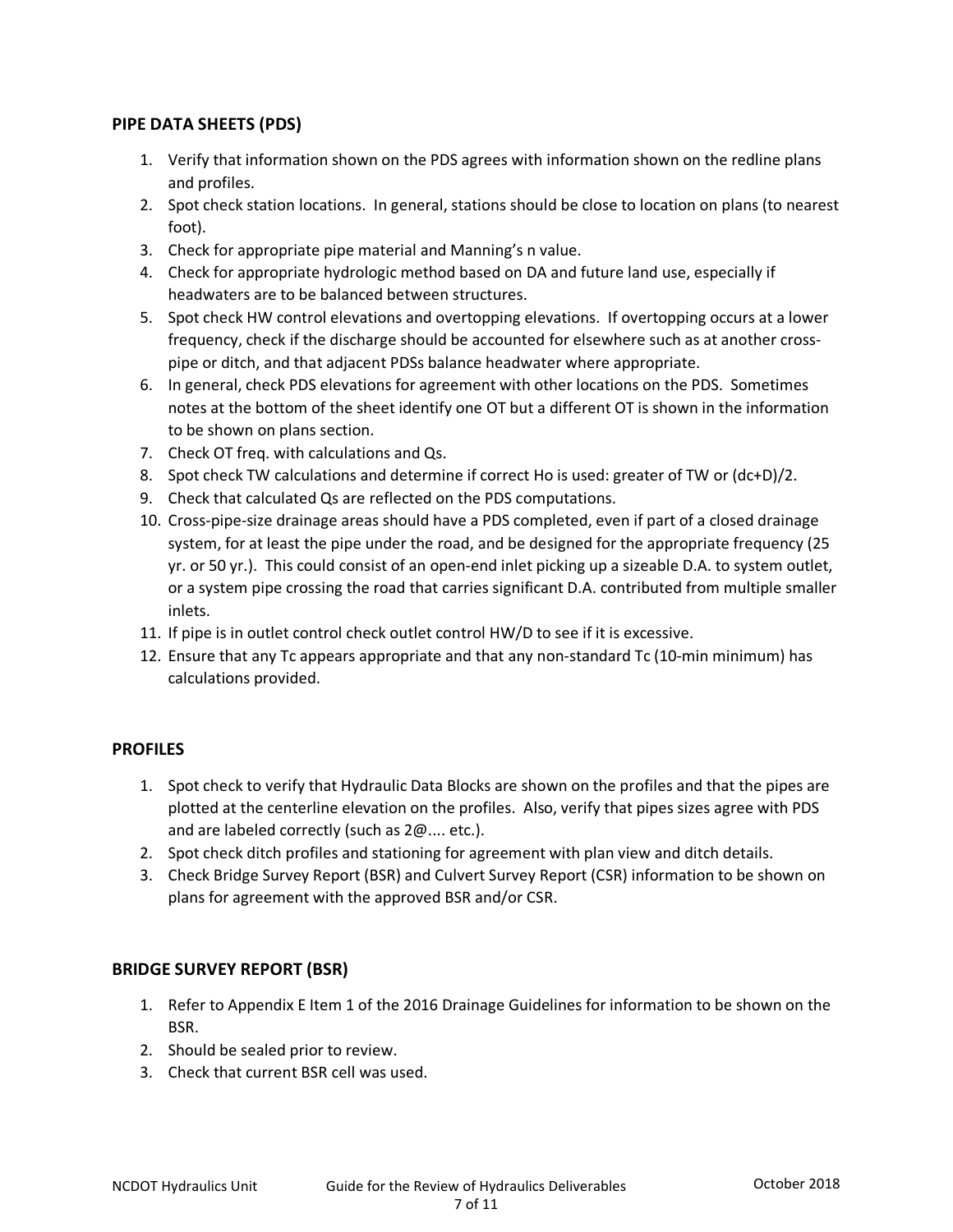- 4. Check agreement of drafting among plan view and profile views (structure alignment & elevation). Horiz. and vert. scales should be identified.
- 5. Ensure data on report is complete with no discrepancies. Check that water surface elevations agree.
- 6. Check that appropriate HW control elevation was used (typically match existing 100 yr. water surface elev. for widening/replacement, or existing 100 yr. water surface elev.  $+1'$  for new location).
- 7. Ask whether Historical Flood Info was gathered if none shown; should include local residents/frequent road users, Div. staff, and field-observed high water marks.
- 8. Drainage area should be stated in acres (with sq. mi. in parentheses) if less than one sq. mi.
- 9. If stream crossing is regulated by FEMA, ensure discharges from both FEMA and appropriate hydrologic methodology (Rational/USGS) are shown under Additional Info, with justification for which method was selected for design. Large discrepancies in discharge should be explained. Additional notes should be added explaining unusual circumstances (such as lowered design frequencies, unusual site conditions, etc.).
- 10. If MOA is applicable, ensure appropriate MOA Type is specified.
- 11. Scour comps should be shown on BSR and documentation provided of where the values came from in HEC-RAS. Verify appropriate frequencies were analyzed and scour cone of influence is plotted at correct slope for bridge tier (1.4:1 for sub-regional).
- 12. Verify 4' bridge cap is used unless exception applies that would require a 2.5' cap.
- 13. Verify appropriate slope is used for spill-through abutments.
- 14. Verify rip rap wraparounds for spill through abutments are taken to appropriate station and elevation.
- 15. Ensure statement is included on BSR that no upstream structures in place at the time of design will be adversely affected by the proposed drainage structure; or, if it is not practical to avoid structures being adversely affected, that consultation with the State Hydraulics Engineer is performed.

# CULVERT SURVEY REPORT (CSR)

- 1. Refer to Appendix E Item 2 of the 2016 Drainage Guidelines for information to be shown on the CSR.
- 2. Check that current CSR cell was used.
- 3. Should be sealed prior to review.
- 4. Check agreement of drafting among plan view and profile views (structure alignment & elevation). Culvert profile view should include proposed channels, and NG should be drafted along the prop. culvert CL, prop. channel CL, and finally along the ex. channel CL. Roadway profile view should reflect prop. culvert and prop. channel at inlet end. Horiz. and vert. scales should be identified.
- 5. Evaluate if culvert appears to be appropriately sized (for channel and for capacity) and aligned for channel as well as floodplain and whether channel work is adequate to ensure fully effective width.
- 6. Check that invert elevations appear appropriate for channel (not buried in scour hole). Verify structure is buried appropriately and sills and floodplain benches are used when appropriate.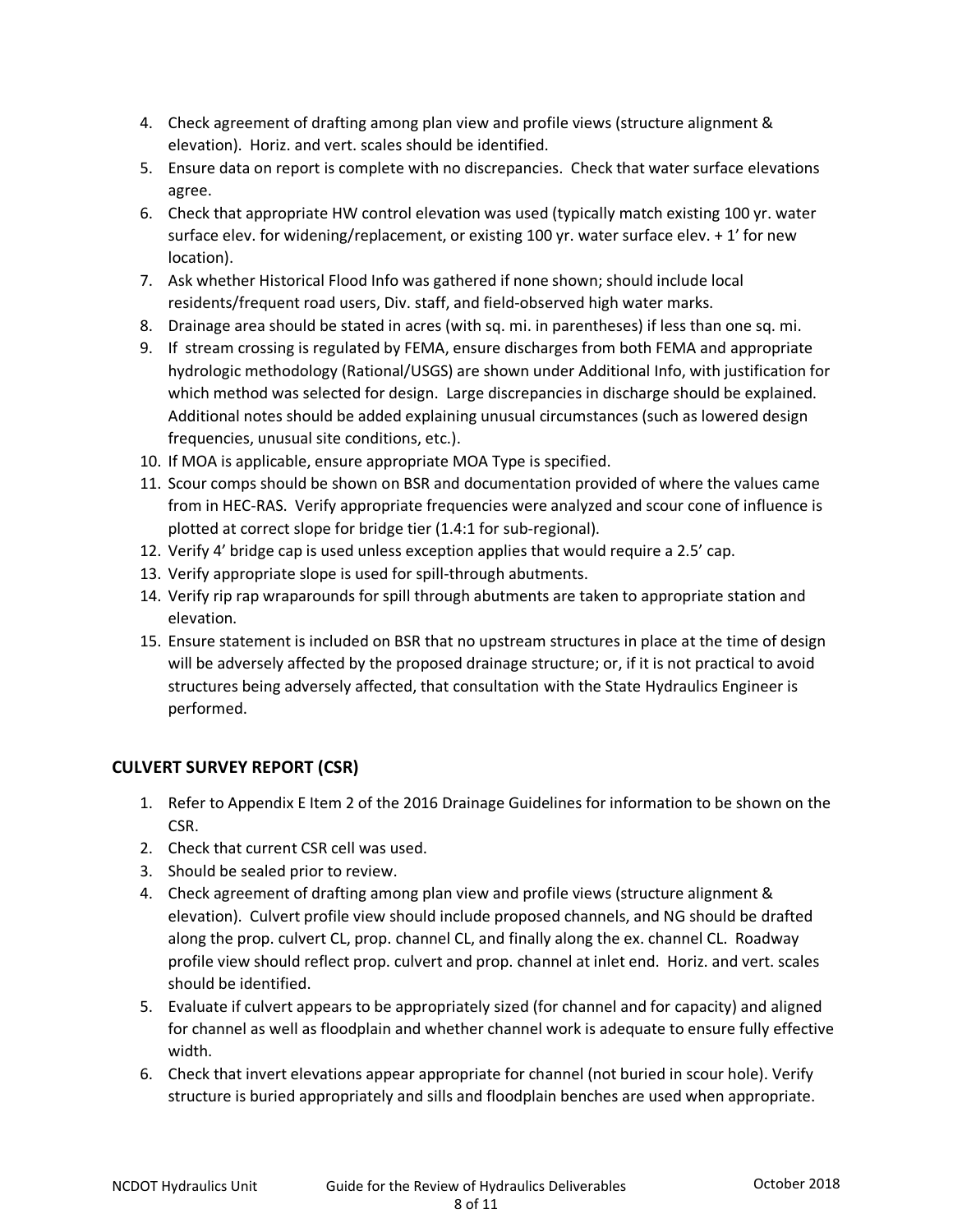- 7. Verify appropriate details are included for channel work, sills etc. and all dimensions are provided.
- 8. Ensure data on report is complete with no discrepancies. Check that water surface elevations agree. Ask whether Historical Flood Info was gathered if none is shown; should include local residents/frequent road users, Div. staff, and field-observed high water marks.
- 9. Recommended structure should include required minimum burial depth and sill height(s).
- 10. Drainage area should be stated in acres (with sq. mi. in parentheses) if less than one sq. mi.
- 11. If stream crossing is regulated by FEMA, ensure discharges from both FEMA and appropriate hydrologic methodology (Rational/USGS) are shown under Additional Info, with justification for which method was selected for design. Large discrepancies in discharge should be explained. Additional notes should be added explaining unusual circumstances (such as lowered design frequencies, unusual site conditions, etc.)
- 12. Check that buried/ineffective portion of culvert is not included in computations, and that an appropriate Manning's 'n' has been used for the backfill material (if buried).
- 13. Construction phasing (submitted upon agreement on culvert size) ensure adequate easement is provided and included on drainage plans.
- 14. If using HDS-5 or HY-8 and multiple barrels with different openings are used, the reported comps should be based off of the dominant structure and a note added to the report indicating such.
- 15. If culvert is to be backfilled, then verify that appropriate backfill notes are shown.
- 16. Ensure statement is included on BSR that no upstream structures in place at the time of design will be adversely affected by the proposed drainage structure; or, if it is not practical to avoid structures being adversely affected, that consultation with the State Hydraulics Engineer is performed.

# HEC-RAS MODELS

- 1. Review HEC-RAS model with the MOA Common Issues Checklist on the Hydraulics Unit website.
- 2. Review MOA DGN file for appropriate ineffective lines based on floodplain characteristics.
- 3. Review file naming structure and convention per the Hydraulics Unit website guidance.
- 4. Check to see if bridge and roadway elevations agree with the BSR (existing and proposed).
- 5. Check to see if guardrail is blocked out correctly.
- 6. Check WSE for agreement with the BSR/CSR.
- 7. Verify that the ineffective flows are acting together with the up and downstream sections. If roadway is overtopped then ineffective flows should not be active up or downstream.
- 8. Look for divided flows and verify that flow is contributing in the downstream direction.
- 9. For CSRs, verify if appropriate burial depths are shown and correct structure sizes are shown per the CSR. If an aluminum box culvert (ABC) is recommended, please refer to section 9.5.2.1.1 in the 2016 Drainage Guidelines for modeling guidance for the ABC.
- 10. Check encroachments to ensure they are contained in the 100yr WSE and are not within the TBs.
- 11. Check pier width and see if it is in agreement with the Geotech Foundation Rec. If Geotech Foundation Rec. is not available, then see if it seems reasonable based on past projects in the area.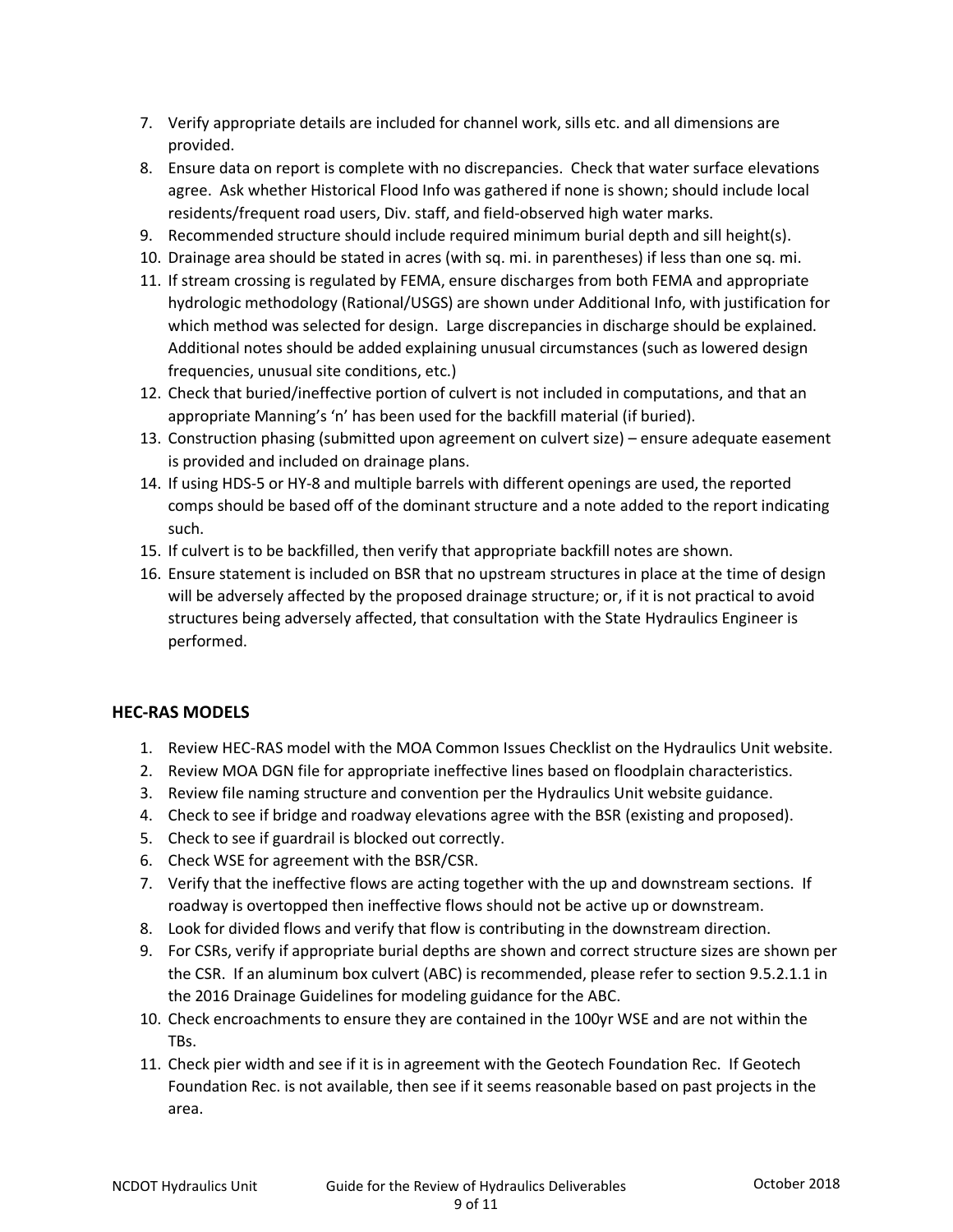- 12. Review HEC-RAS narrative for completeness and agreement with model information.
- 13. Verify that the friction slope method is set to the default value and is consistent across plans.
- 14. Review the view cross section tab to see if a warning "geometry is newer than output" is present. If it is then there have been changes since the model was last run and needs to be updated.
- 15. Review starting water surface elevations/boundary conditions to ensure they are consistent across plans. Watch for datum conversions when converting from HEC-2.
- 16. Scan for Manning's "n" value changes from the Duplicate Effective to the Corrected Effective to the Revised model and check for justification in the narrative if differences are found.
- 17. Review proposed excavation shown on the BSR/CSR to see if HEC-RAS model is in agreement. Excavation should agree or justification provided in the narrative as to why it does not. Excavation below natural ground under the bridge (for inspection purposes) should generally not be modeled in the HEC-RAS bridge internal sections unless justification for why it should be considered effective flow is provided.
- 18. If a HEC-RAS model is submitted, then a narrative should be provided even if it is not on a FEMA regulated stream to help the reviewer understand how the model was developed.

# MOA PACKAGE

- 1. Review the submitted MOA package per the MOA package Submittal Requirements on the Hydraulics Unit website.
- 2. Check for correct file naming convention and structure.
- 3. Check that all required documents are present and that they appear to be the most current version. (If No Rise, then will need No Rise certification.)
- 4. Briefly review HEC-RAS model and see if it agrees with the model for the approved BSR/CSR. There should be no differences unless changes were made at the field inspection. The detail of the review for the MOA HEC-RAS model will depend on the changes made at the field inspection.
- 5. Review the MOA DGN file to ensure that extra information that FMP does not want to see is removed to improve readability.
- 6. Check that correct method for determining increases and rounding procedures was followed.

#### PERMIT DRAWINGS

- 1. Review submitted permit drawings for consistency with the guidance in Appendix P in the 2016 Drainage Guidelines.
- 2. Ensure that JS lines shown are the L&S line style and not the EAU (NES) line style.
- 3. Ensure that wetland boundary and grass symbology are shown at appropriate scale.
- 4. Verify if adequate mechanized clearing is shown beyond the toe of fill for erosion control measures which are generally decided at the field inspection. Limits needed should be documented. For bridge sites, hand clearing (HC) should be shown to the limits of the R/W from approach slab to approach slab unless Division has requested otherwise.